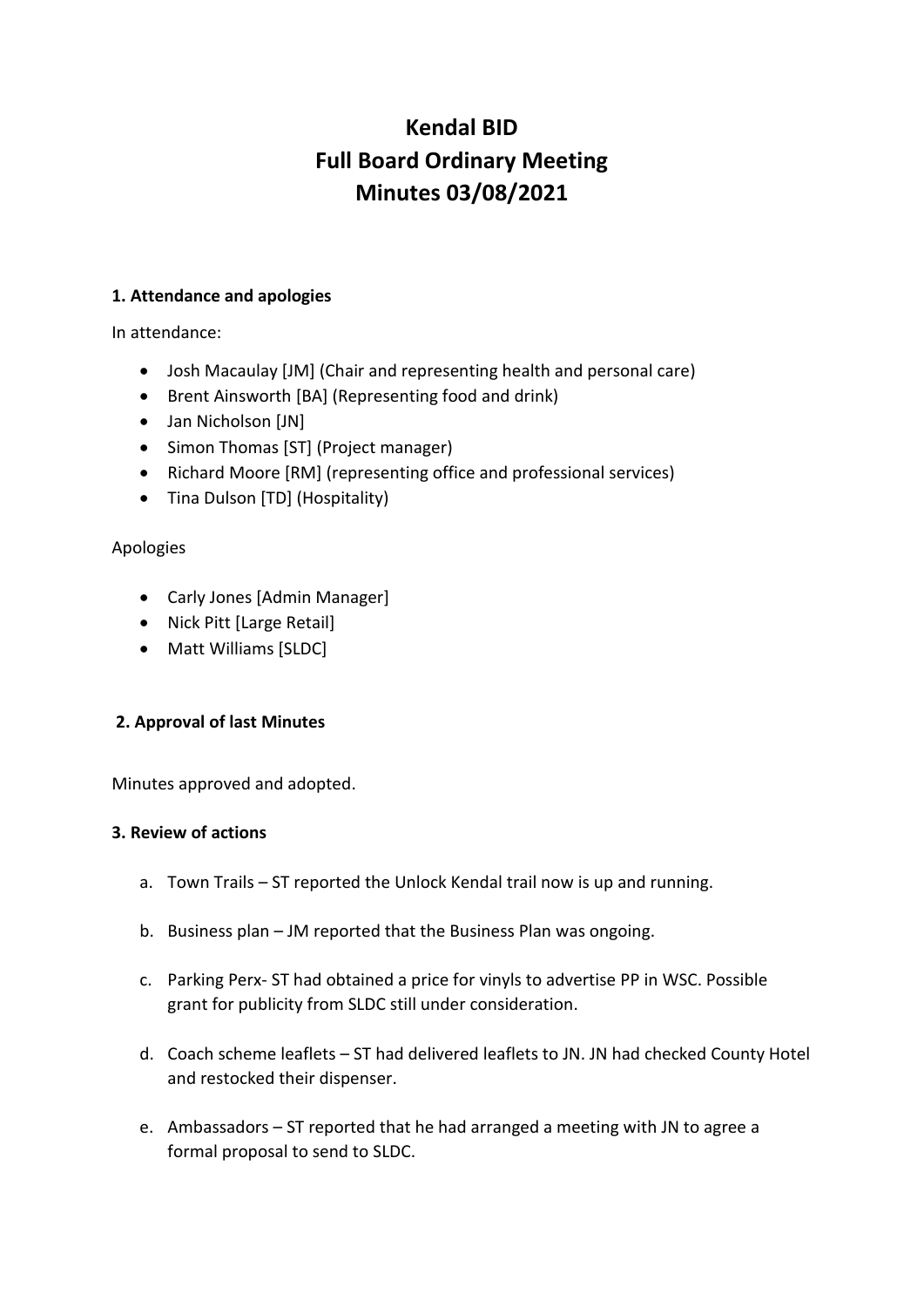- f. Business Directory TD agreed to chase Felltarn for draft copy.
- g. Food Festival ST reported that CN Events suggested the cost of a food festival would be between £30-£50k. The Board decided to defer the suggestion until 2023.
- h. Town App ST had contacted DSCVR and received a cost break down and an agreement to join this meeting

#### **4. Review of current projects.**

- 4.1 Gift card The Board discussed the viability and relevance of KGC and suggested that we may discontinue it. ACTION: ST to meet Miconex and report back at the next meeting.
- 4.2 Town Trails ST reported that the current town trail was proving very successful and popular. Following an enquiry about paid advertising on trail maps, the board resolved not to have advertising as it was not universally beneficial to all levy payers. ACTION: TD agreed to formulate a plan for trails through the year.
- 4.3 Business plan JM reported some progress on the Business plan and a draft to be circulated.

ACTION – JM to circulate draft copy

- 4.4 Parking Perx ST reported that PP are engaged in onboarding businesses in Kendal. ST had obtained a price for vinyls to advertise PP in the shopping centre and suggested that PP might pick up the costs of design and print. The board discussed sites for display and suggested the former Thomas Cook unit might be suitable. ACTION: ST to contact PP to arrange.
- 4.5 BID Website JM suggested that in order to save money, we use Word Press to create a new BID website in house and migrate to the current site. The board agreed. TD and BA offered their assistance in adding content and formulating pages. ACTION: ST, JM TD and BA to liaise on delivery and report back.
- 4.6 Aesthetics JM reported that the shop front scheme is now live and encouraged Directors to display the posters provided and ST to add to business facing social media.

ACTION: ST to add the shop front scheme to social media.